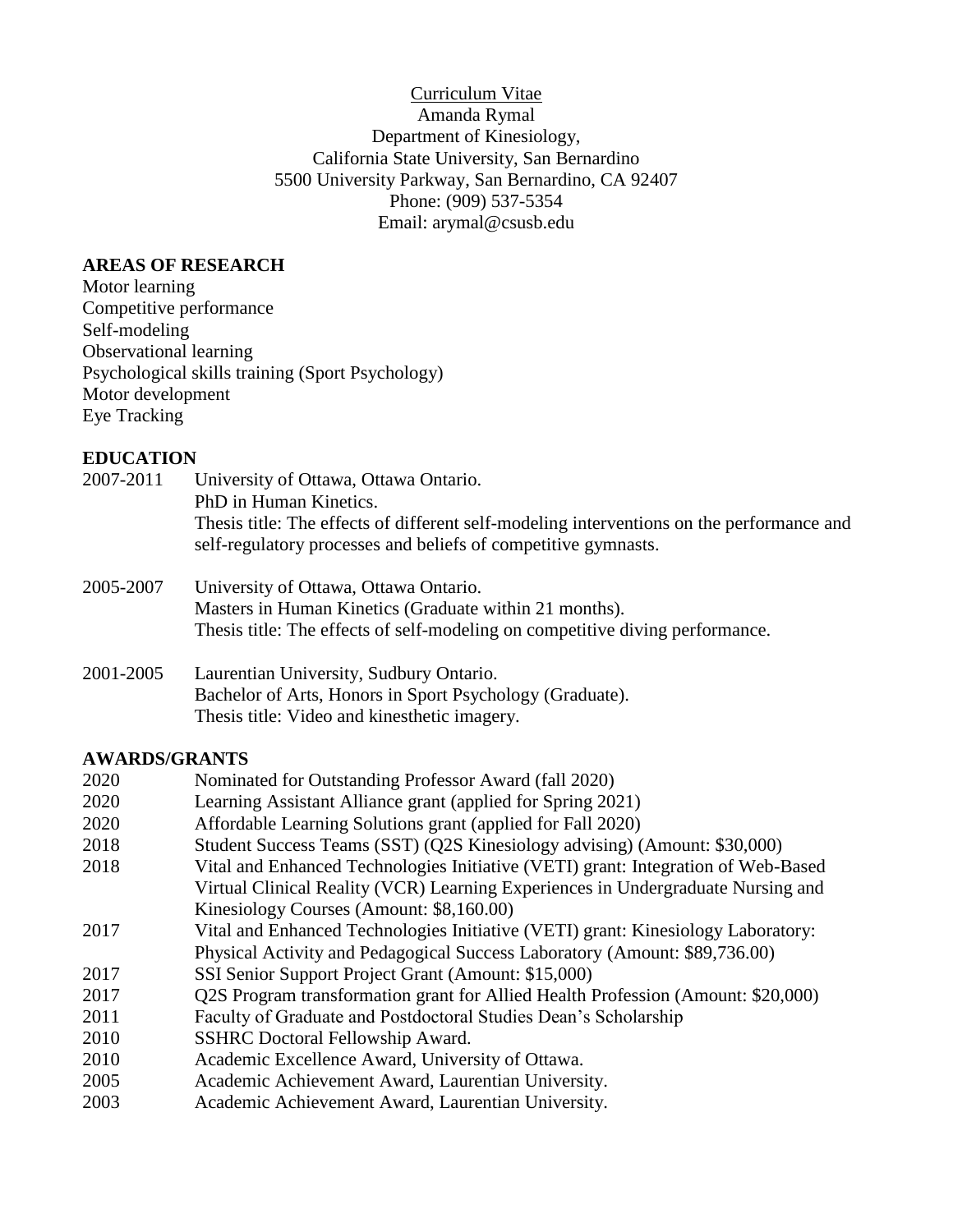## **ACADEMIC EMPLOYMENT/TEACHING EXPERIENCE**

- Fall 2014- Associate Professor (as of Sept 1<sup>st</sup> 2019), California State University, San Bernardino, Current California. KINE 4100 (410), Motor Control and Skill Learning. KINE 3700 (370), Statistics in Kinesiology. KINE 324, Psychology of Physical Activity. KINE 3500 (325) Motor Development Across a Lifespan, KINE 2611 (261f) Professional Activity Preparation of Gymnastics. KINE 493, Observation and Field Experience in Allied Health Profession and Exercise Science.
- Fall 2013 Lecturer, California State University, San Bernardino, California. KINE 410, Motor Spring 2014 Control and Skill Learning. KINE 370, Measurement and Statistics in Kinesiology. KINE 270, Introduction to Fitness and Testing. KINE 325, Motor Development Across the Lifespan. Lecturer, California State University East Bay, Hayward, California. KIN 3340, Online Motor Development
- Spring 2012- Lecturer, San Francisco State University, San Francisco, California. KIN 331, Peak
- Summer 2013 Performance. KIN 487, Motor Development, KIN 504 Sport Psychology. Lecturer, California State University East bay, Hayward, California. KIN 4410, Sport Psychology. KIN 3330, Motor Learning and Control, and KIN 3340, Online Motor Development
- Fall 2011- Lecturer. San Francisco State University, San Francisco, California. KIN 486, Motor Winter 2011 Learning and Control. KIN 487, Motor Development.
- Fall 2010 Part-time Lecturer. University of Ottawa, Ottawa, Ontario, Canada. APA 2120, Motor Control and Learning. Topics relating to Gentile's taxonomy, skill classification, assessing learning, stages of learning, demonstration, and augmented feedback.
- 2007- Research assistant at the University of Ottawa for Dr. Martini. This included research Summer 2011 proposals, data collection, and data analysis.
- 2005- Research assistant at the University of Ottawa for Dr. Ste-Marie. This included research Summer 2011 proposals, data collection, data analysis, and written work (i.e., articles, conference presentations, etc).
- March 2010 Guest lecturer at the University of Ottawa. APA 2120, Motor Control and Learning. Topic: Demonstration
- 2008- Guest lecturer at the University of Ottawa. APA 1161, Introduction to 2009 Biophysical Aspects of Human Movement. Topic: Defining and assessing learning; Augmented feedback. APA 3320, Topic: Demonstration. Motor Skill Development of Human Movement. Topic: Social and cultural constraints on motor development.

# **REFEREED JOURNAL ARTICLES AND BOOK CHAPTERS**

.

**Rymal, A.M.,** Hill, C., & O, J. (in print). Get your Head in the Game: Examining the use of psychological skills in sport. *Essentials of Exercise and Sport Psychology: An Open Access Textbook*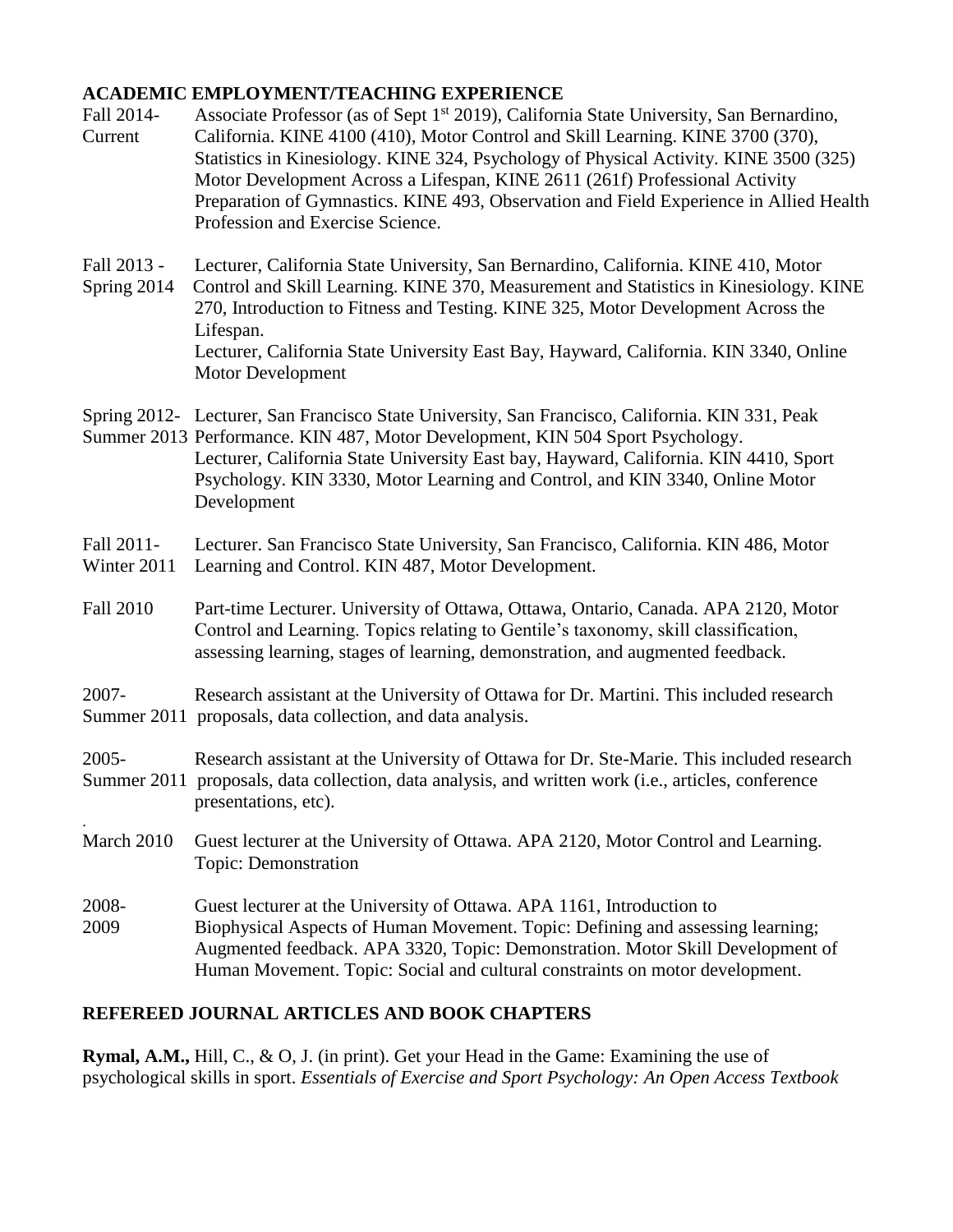Hill, C.R., Samendinger, S., **Rymal, A.M**. (2020) P-curve analysis of the Köhler motivation gain effect in exercise settings: A demonstration of a novel technique to estimate evidential value across multiple studies. *Annals of Behavioral Medicine,* XX, pp. 1-14.

Hancock, D.J. & **Rymal, A.M.** (2019). Sport and healthy aging. In D. Gu, & M.E. Dupre (Eds.) *Encyclopedia of Gerontology and Population Aging*. New York, NY: Springer

**Rymal, A.M.,** & Ste-Marie, D.M. (2019). Feedforward self-modeling and self-regulated learning: It's not just for learning. *Research Quarterly for Exercise and Sport,* 90, pp. 276-286.

\*St. Germain, L., **Rymal, A.M.,** & Hancock, D.J. (2019). Coaches' and officials' self-reporting of observational learning. *Journal of Motor Learning and Development,* 7, pp. 232-241.

**Rymal, A.M.** (2018). Let's make it real: A commentary on observation research. *Journal of Motor Learning and Development, 6,* pp.73-80.

**Rymal, A.M.,** & Ste-Marie, D.M. (2017). Imagery Ability Moderates the Effectiveness of Video Self Modeling on Gymnastics Performance. *Journal of Applied Sport Psychology*, 29, 304-322.

O, J., Law, B., & **Rymal, A.M.** (2015). Now hear this: Auditory sense may be an Undervalued Component of Effective Modeling and Imagery Interventions in Sport. *The Open Psychology Journal, 8,* pp. 203-211.

Anderson, D.I., **Rymal, A.M.,** & Ste-Marie, D.M. (2014). Modeling and feedback. In A.G. Papaioannou & D. Hackfort (Eds.) *Routhledge companion to sport and exercise psychology: Global perspectives and fundamental concepts* (pp. 272-288). New York, NY. Taylor & Francis Group.

Ste-Marie, D.M., Vertes, K.A., Law, B., & **Rymal, A.M**. (2013). Learner-controlled self-observation is advantageous for skill acquisition. *Frontiers in Movement Science and Sport Psychology, 3*, 1-10.

Ste-Marie, D.M., Law, B., **Rymal, A.M.**, O. J., Hall, C., & McCullagh, P. (2012). Observation interventions for motor learning and performance: Development for an applied framework for observation use. *International Review of Sport and Exercise Psychology, 1*, 1-32.

Ste-Marie, D.M., **Rymal, A.M.,** Vertes, K., & Martini, R. (2011) Self-modeling and competitive beam performance enhancement examined within a self-regulation perspective. *Journal of Applied Sport Psychology, 23*, 292-307

Ste-Marie, D.M., Vertes K., **Rymal, A.M.,** & Martini R. (2011). Feedforward self-modeling enhances skill acquisition in children learning trampoline skills. *Frontiers in Movement Science and Sport Psychology, 2*, 1-7*.*

Martini, R., **Rymal, A. M.,** & Ste-Marie, D. M. (2011). Investigating self-as-a-model techniques and underlying cognitive processes in adults learning the butterfly stroke*. International Journal of Sports Science and Engineering, 5*, 242-256*.*

Hancock, D.J., **Rymal, A.M.,** & Ste-Marie, D.M., (2011). A triadic comparison the use of observational learning among team sport athletes, coaches, and officials. *Psychology of Sport and Exercise, 12*, 236- 241*.*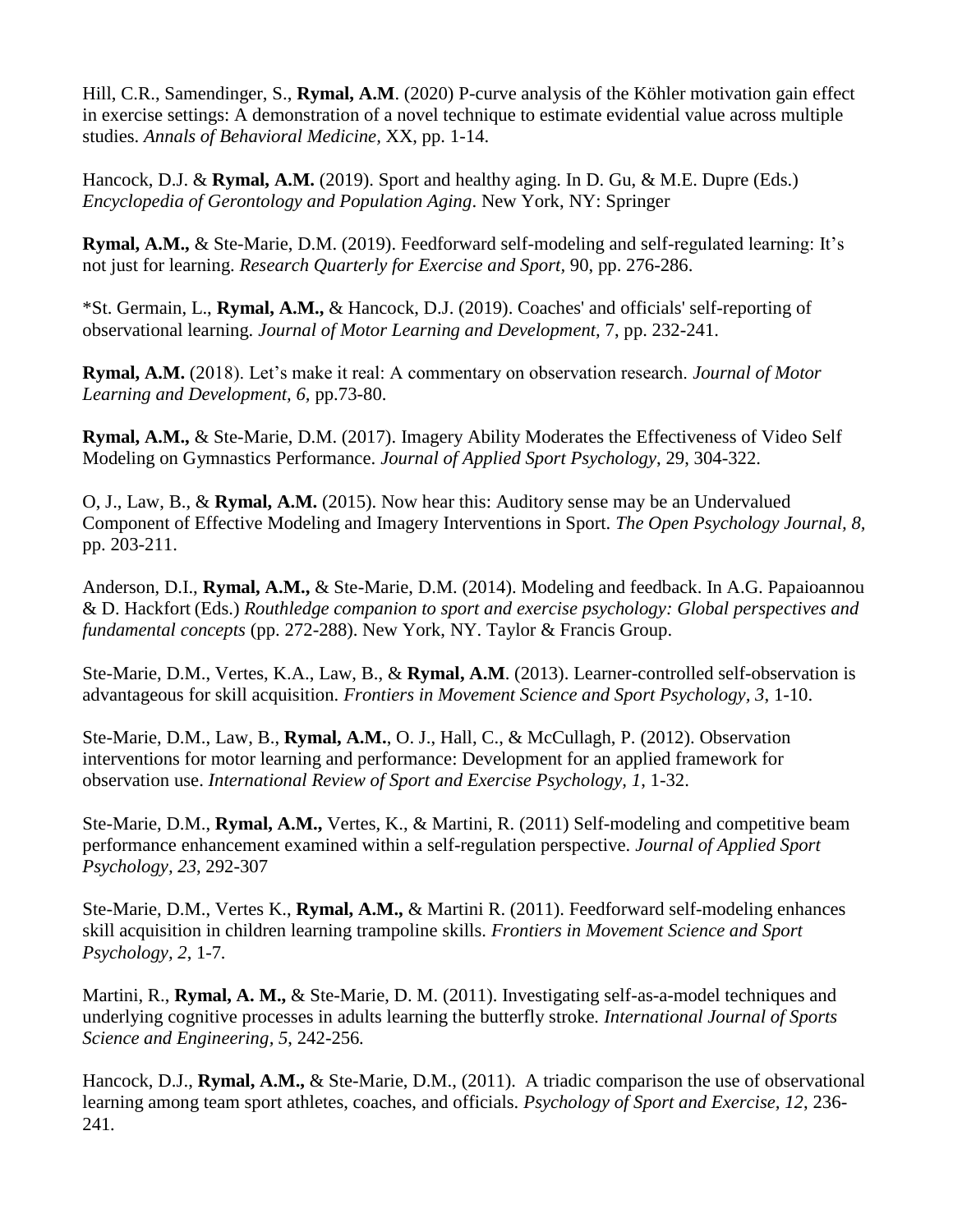**Rymal, A.M.,** Martini, R., & Ste-Marie, D.M. (2010). Self-regulatory processes employed during selfmodeling: A qualitative analysis. *The Sport Psychologist, 24,* 1-15

**Rymal, A.M,** & Ste-Marie, D.M. (2009). Does self-modeling affect imagery ability or vividness? *Journal of Imagery Research of Sport and Physical Activity, 4,* 1-14*.*

# **ARTICLES SUBMITTED/IN PREPERATION**.

Saville, P., Stapleton, S., Meckes, S., **Rymal, A.M.** (revised and re-submitted). Examining Athletic Identity and Religious Orientation Between Student-athletes at Religious and Non-religious Practicing Institutions.

**Rymal, A.M.**, Anderson, D., & O., J. (in preparation). To edit or not to edit? A comparison of feedforward self-modeling and self-observation on the acquisition of dominant and non-dominant free throw shots.

#### **PUBLISHED ABSTRACTS \*= student \*\*=CSUSB student**

Hill, C.R., Samendinger, S., **Rymal, A.M**. (2019). P-curve analysis of the Kohler motivation gain effect in exercise settings: A substantive-methodological synergy. *Journal of Sport and Exercise Psychology, S41.*

\*\*Gamble, M., \*\*Sanchez-Milliken, K., \*\*Alamilla, R., \*\*Wilson, O., Gentry, C., & **Rymal, A.M**. (2018). Observation uses of athletes with disabilities. *Journal of Sport and Exercise Psychology, 40,* S80-81.

**Rymal, A.M.,** O, J., & \*Cesena, M.R. (2017). "Seeing is believing? The efficacy of feedforward modeling using mirror reversal." *Journal of Sport and Exercise Psychology*, (xx).

**Rymal, A.M.,** O, J., \*\*Miller, C., & \*\*Leighton, S. (2016). **"**An examination of positive self-review and feed-forward self-modeling on dominant and non-dominant hand free-throw shot self-efficacy". *Journal of Sport and Exercise Psychology*,

McCullagh, P., Law, B., Ste-Marie, D.M., **Rymal, A.M.**, O, J., & Hall, C. (2012). "Presenting an applied model for the use of observation interventions in motor skill learning and performance". *Journal of Sport and Exercise Psychology*, *34,* S55-56*.*

**Rymal. A.M.,** Hall, C., Law, B., & Ste-Marie (2012). "Who, Where, and Why: Factors to consider when examining and implementing observation techniques". *Journal of Sport and Exercise Psychology*, *34,*  S57*.*

**Rymal. A.M.,** & Ste-Marie (2011). "Feedforward self-modeling improves imagery ability and vividness". *Journal of Sport and Exercise Psychology,* 33, S14.

Vertes, K., **Rymal, A.M.**, Law, B.D., & Ste-Marie, D.M. (2011). "Children's self-control over videobased self-observation. *Journal of Sport and Exercise Psychology,* 33, S119.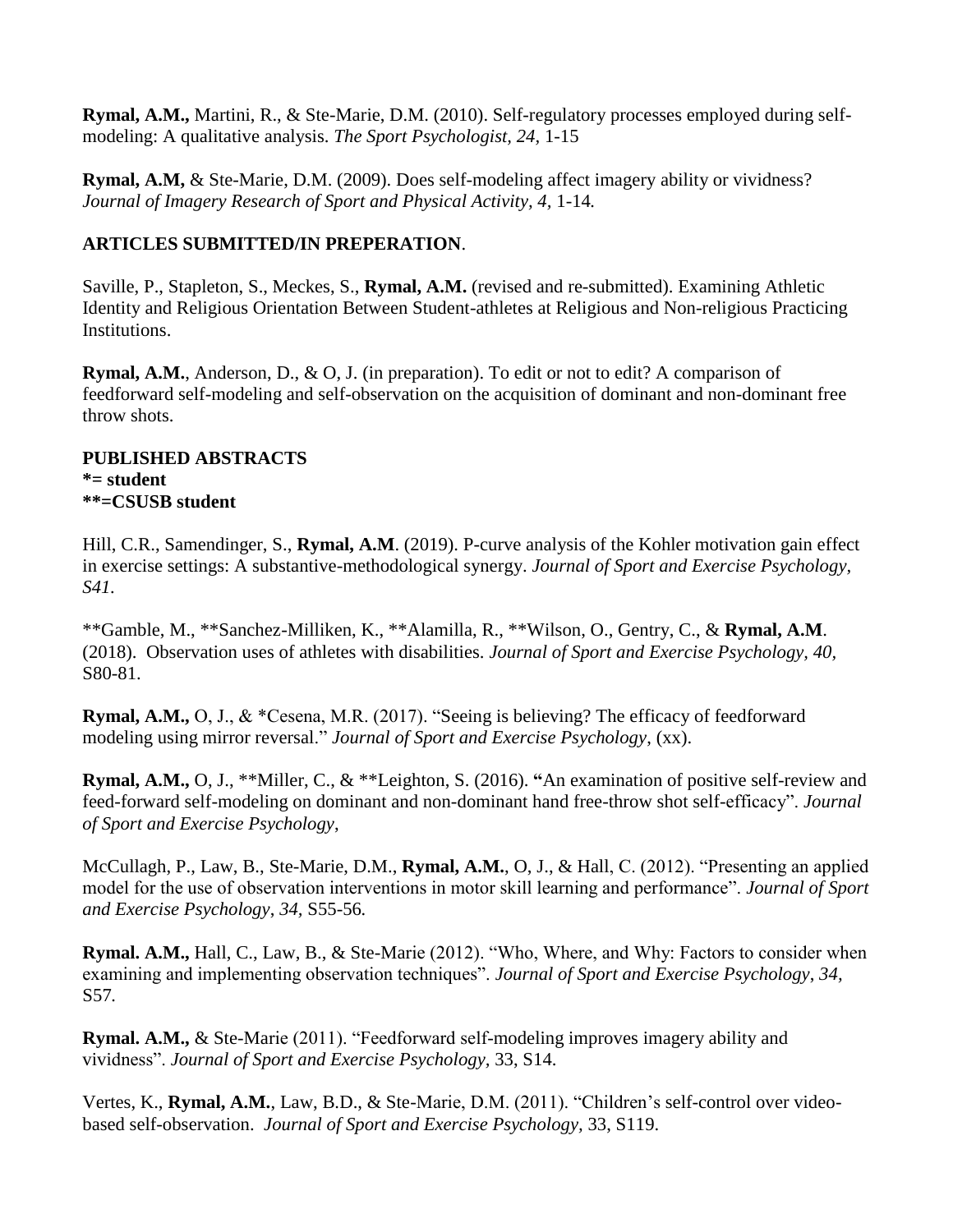**Rymal, A.M.,** Vertes, K., Martini, R., & Ste-Marie, D.M. (2010). "A self-modeling intervention with novice trampolinists: Its effects on physical performance, strategic planning and self-evaluation processes". *Journal of Sport and Exercise Psychology, 32,* S215-216.

Ste-Marie, D.M., **Rymal, A.M.,** Karlinsky, A., & Lussier-Ley, C. (2010). "Dance students' self-control of difference video model types". *Journal of Sport and Exercise Psychology, 32,* S223.

Hancock, D., **Rymal, A.M.,** & Ste-Marie, D.M. (2008). "Sport officials' uses of Observational Learning". *Journal of Sport and Exercise Psychology*, S174.

**Rymal, A.M,** & Ste-Marie, D.M. (2007). The influence of a self-modeling intervention on selfregulatory processes: A qualitative analysis. *Journal of Sport and Exercise Psychology, 29,* S199.

Martini, R., Ste-Marie, D., Anawati, A., St. Rose, E., and **Rymal, A.** (2006). Thought processes during self-as-a-model video watching: Possible influences on goal setting? *Journal of Sport & Exercise Psychology, 27,* S127-128*.*

## **CONFERENCE PRESENTATIONS**

Solano, R., Sandoval, L., Hill, C., O, J., & **Rymal, A.M.** (2020). There is nothing so practical as a good theory…or is there? Research based imagery interventions may be too complex for real world use. Presented at the California Conference on Motor Behavior Sport and Exercise Psychology. Fullerton, California, USA.

Damian, S., Cocoletzi, G., Ely, J., Khomutova, N., Tucker, N., Hill, C., **Rymal, A.,** O, J. (2020). There is nothing so practical as a good theory…Or is there? Presented at the California Conference on Motor Behavior Sport and Exercise Psychology. Fullerton, California, USA.

Sandoval, L., Moreno, J., Patel, R., **Rymal, A.M.,** O, J., & Hill, C (2020). Imagery ability and observation: Does how we observe affect our ability to image? Presented at the California Conference on Motor Behavior Sport and Exercise Psychology. Fullerton, California, USA.

\*\*Contreras, L, Gentry, C, & **Rymal, A.M**. (2020). Perception of Observational Learning Among Athletes with Disabilities: A Preliminary Analysis. Presented at California Association for Health, Physical Education, Recreation and Dance (CAHPERD), Garden Grove, California, USA.

\*\*Moreno, J., \*\*Patel, R., **Rymal, A.M.,** Hill C.R., (2020). The power of observations and its effects on imagery capabilities? Presented at the CSUSB Student Research Competition, San Bernardino, CA, USA

\*\*Solano, R., \*\*Portales, M., Hill, C.R., **Rymal, A.M.** (2020). Changing the speed: The effectiveness of a real-time and slow-time observation learning the soccer rainbow kick. Presented at the CSUSB Student Research Competition, San Bernardino, CA, USA

\*\*Portales, M., \*\*Patel, R., Hill, C., & **Rymal, A.M.** (2020). Slow-Motion Motions: The effectiveness of a real-time and slow-time observation on learning the soccer rainbow kick. Presented at the Meeting of the Minds Student Research Symposium, San Bernardino, CA, USA.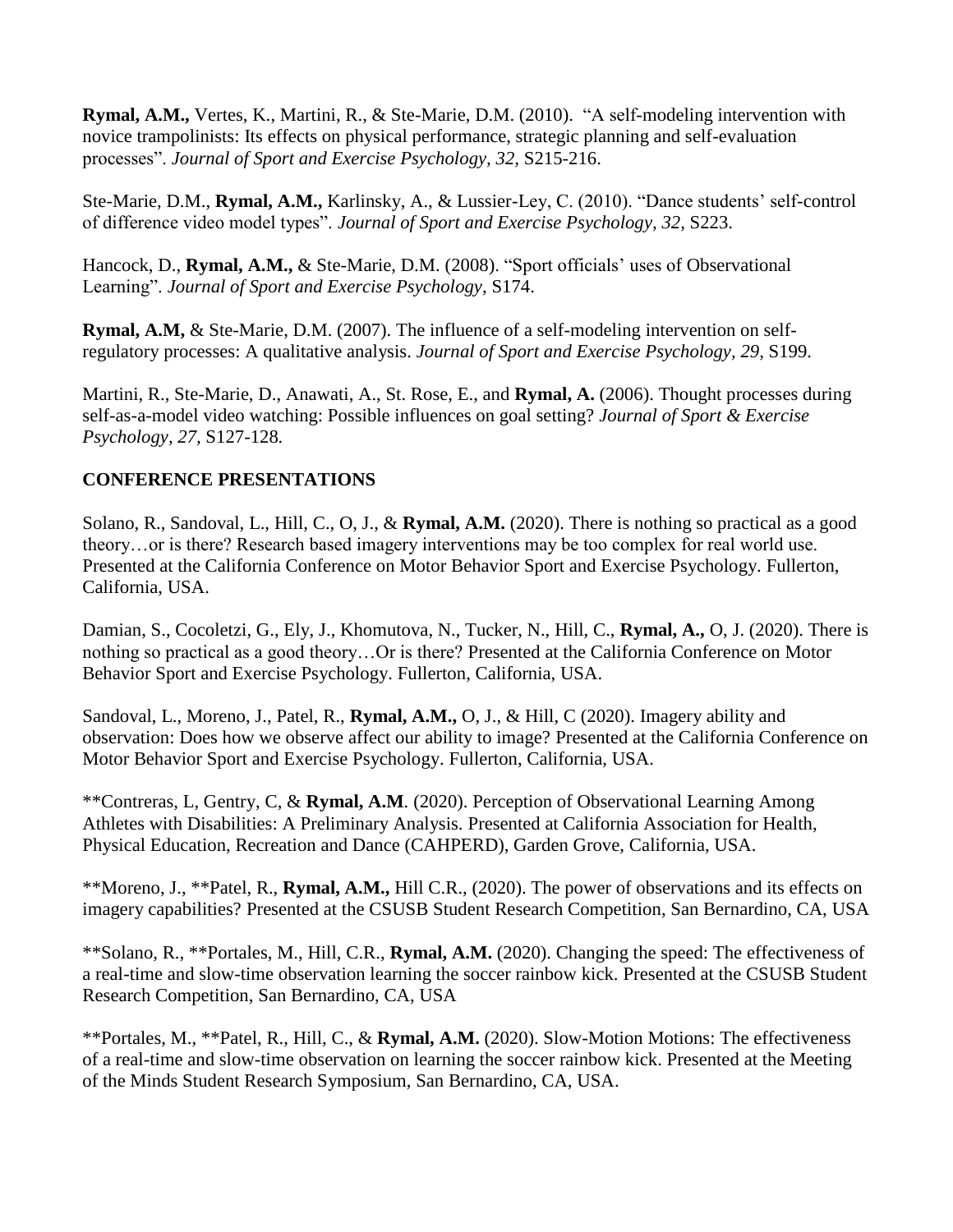\*\*Contreras, L., Gentry, C., & **Rymal, A.M.** (2020). An Analysis of the perception of observational learning among athletes with disabilities. Presented at the Meeting of the Minds Student Research Symposium, San Bernardino, CA, USA.

**Rymal, A.M,** O, J., & Hill, C. (2019). Look what I can do! Is feedforward modeling the newest way for coaches and consultants to take advantage of video technology? Presented at the Association for Applied Sport Psychology, Portland, Organ, USA.

Saville, P., Stapleton, J., **Rymal, A.,** Scammon, C. & Gower, B. (2019). Comparing religiosity and athletic identity among collegiate athletes attending religious and secular institutions. Poster presentation at Association for Applied Sport Psychology, Portland, Organ, USA.

Hill, C.R., Samendinger, S., **Rymal, A.M**. (2019). P-curve analysis of the Kohler motivation gain effect in exercise settings: A substantive-methodological synergy. Presented (virtually) at North American Society for the Psychology of Sport and Physical Activity (NASPSPA), Vancouver, British Columbia, Canada.

\*\*Balvaneda, K., Hill, C., & **Rymal, A.M.** (2019). **See it to believe it: The effects of feed-forward self-modeling on self-efficacy beliefs.** Presented at the Meeting of the Minds Student Research Symposium, San Bernardino, CA, USA

\*\*Reynolds, K., & **Rymal, A.M.** (2019). The intermediate learner's choice of self-as-a-model strategies and the eight-session practice in learning of the front crawl swim: A Critique. Presented at California Association for Health, Physical Education, Recreation and Dance (CAHPERD), Garden Grove, California, USA.

\*\*Villaseñor, S, Gentry, C., & **Rymal, A.M.** (2019). Experiences of Individuals With Visual Impairments in Integrated Physical Education: A Retrospective Study. Presented at California Association for Health, Physical Education, Recreation and Dance (CAHPERD), Garden Grove, California, USA.

\*\*Grinter, M., Gentry, C., & **Rymal, A.M. (**2019). Impact of Adventure-Based Approaches on the Self-Conceptions of Middle School Physical Education Students: A Critique. Presented at California Association for Health, Physical Education, Recreation and Dance (CAHPERD), Garden Grove, California, USA.

\*\*Wilson, O., & **Rymal, A.M**. (2018). Coaches use of observation in adaptive sports: A preliminary analysis. Presented at the Southwest American College of Sports Medicine, Costa Mesa, California,

\*\*Gamble, M, \*\*Sanchez, K, \*\*Alamilla, R, \*\*Wilson, O, Gentry, C, & **Rymal, A.M.** (2018). Observational Uses of Athletes with Disabilities. Presented at North American Society for the Psychology of Sport and Physical Activity (NASPSPA), Denver, Colorado, USA.

\*St. Germain, L, Hancock, D.J., **Rymal, A.M.,** & Ste-Marie, D.M. (2017). "Functions of observational learning in coaches and officials: New themes". Presented at the Canadian Society for Psychomotor Learning and Sport Psychology (SCAPPS) conference, St. John's, Newfoundland, Canada.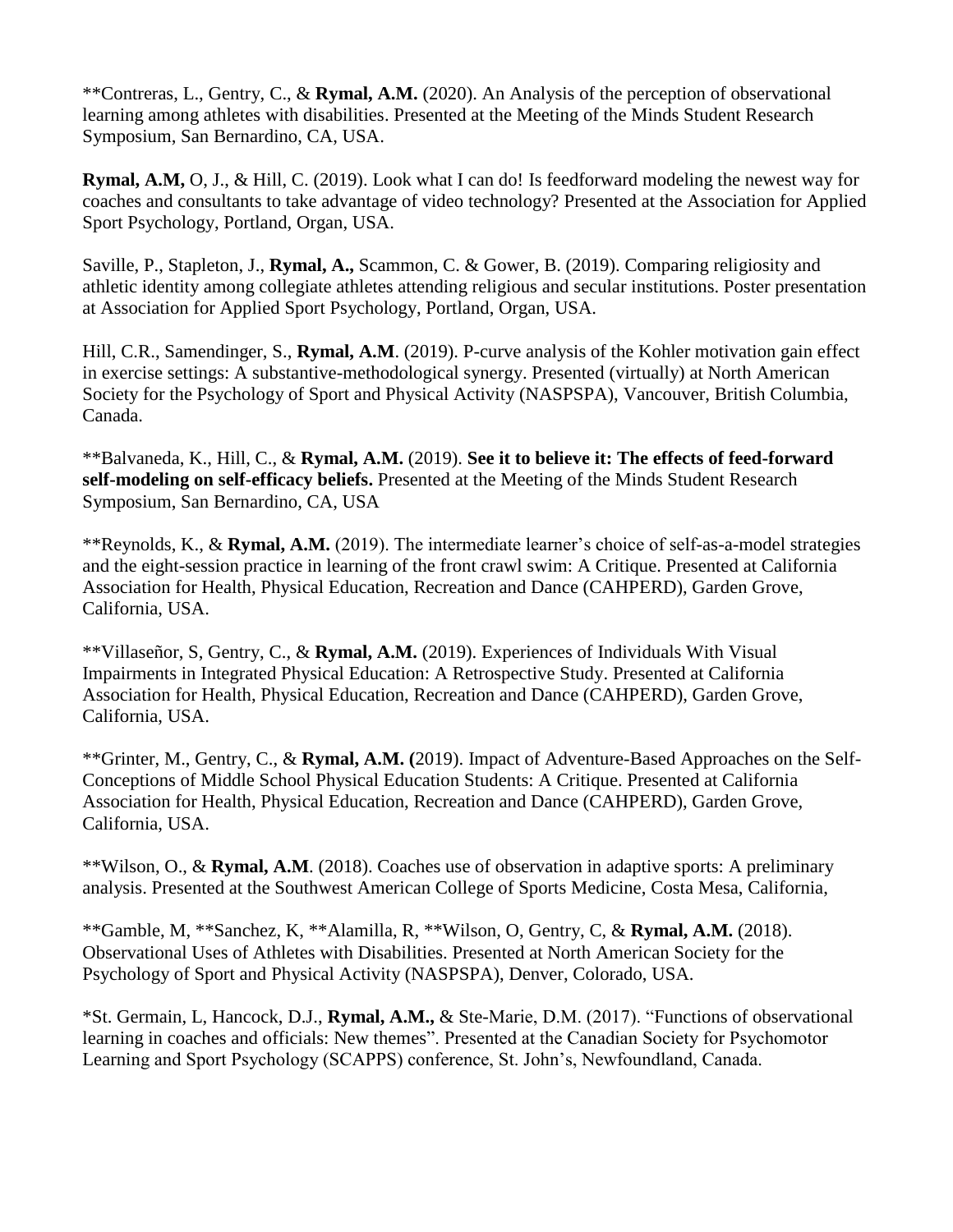\*\*Gamble, M., Gentry, C., & **Rymal, A.M.** (2017). "The functions of observational learning with disability sport participants". Presented at the Southwest American College of Sports Medicine, Long Beach, California, USA.

**Rymal, A.M.,** O, J., & \*Cesena, M.R. (2017). "Seeing is believing? The efficacy of feedforward modeling using mirror reversal." Poster presentation at North American Society for the Psychology of Sport and Physical Activity (NASPSPA), San Diego, California, USA.

\*\*Diaz Martinez, L, \*\*Zalava, M., \*\*Gonzalez, L., \*\*Lopez, J., \*\*Shouse, K., Gentry, C., & **Rymal, A.M.** (2017). "Functions of Observational Learning". Presented at the Meeting of the Minds Student Research Symposium, San Bernardino, CA, USA.

\*\*Shouse, K., & **Rymal, A.M.** (2017). "Can all your shots come true? A comparison of self modeling techniques on free throw performance". Presented at the 31<sup>st</sup> CSU Statewide Student Research Competition, San Luis Obispo, California, USA.

**Rymal, A.M.,** O, J., \*\*Miller, C. & \*\*Leighton, S. (2016). **"**An examination of positive self-review and feed-forward self-modeling on dominant and non-dominant hand free-throw shot self-efficacy". Poster presentation at North American Society for the Psychology of Sport and Physical Activity (NASPSPA), Montreal, Ontario, Canada.

**Rymal, A.M.,** & O, J. (2016). "To edit or not to edit…that is the question. A discussion on the use and effectiveness of self-modeling techniques on motor skills learning". Panel presentation and discussion at Presented at Hawaii International Conference on Education, Honolulu, Hawaii, USA.

\*\*Leighton, S., \*\*Miller, C., & **Rymal, A.M.** (2016). "The use of self-modeling as an instructional technique for free throw performance". Presented at Hawaii International Conference on Education, Honolulu, Hawaii, USA.

**Rymal, A.M. (2016).** "To speak or not to speak: An applied model for the use of observation". Presented at California Association for Health, Physical Education, Recreation, and Dance; Southern District Conference, San Bernardino, California, USA (2016).

McCullagh, P., O, J., Ste-Marie, D.M., **Rymal, A.M**., Hall, C., Law, B. (2013). "The use of observation in rehabilitation settings: Application of an applied setting". Presented at the European College of Sport Science (ECSS), Barcelona, Spain.

Ste-Marie, D.M., McCullagh, P., & **Rymal, A.M.,** (2013). "The applied model for the use of observation: applications for occupational therapists." Presented at The American Occupational Therapy Associations' 93rd Annual Conference and Expo (AOTA). San Diego, California, USA.

**Rymal, A.M.,** Hall, C., Law, B., & Ste-Marie, D.M. (2012). "Who, Where, and Why: Factors to consider when examining and implementing observation techniques". Presenting an Applied Model for the Use of Observation Interventions in Motor Skill Learning and Performance. A symposium on the interaction between observation and imagery processes. Presented at the North American Society for the Psychology of Sport and Physical Activity (NASPSPA) conference, Honolulu, Hawaii.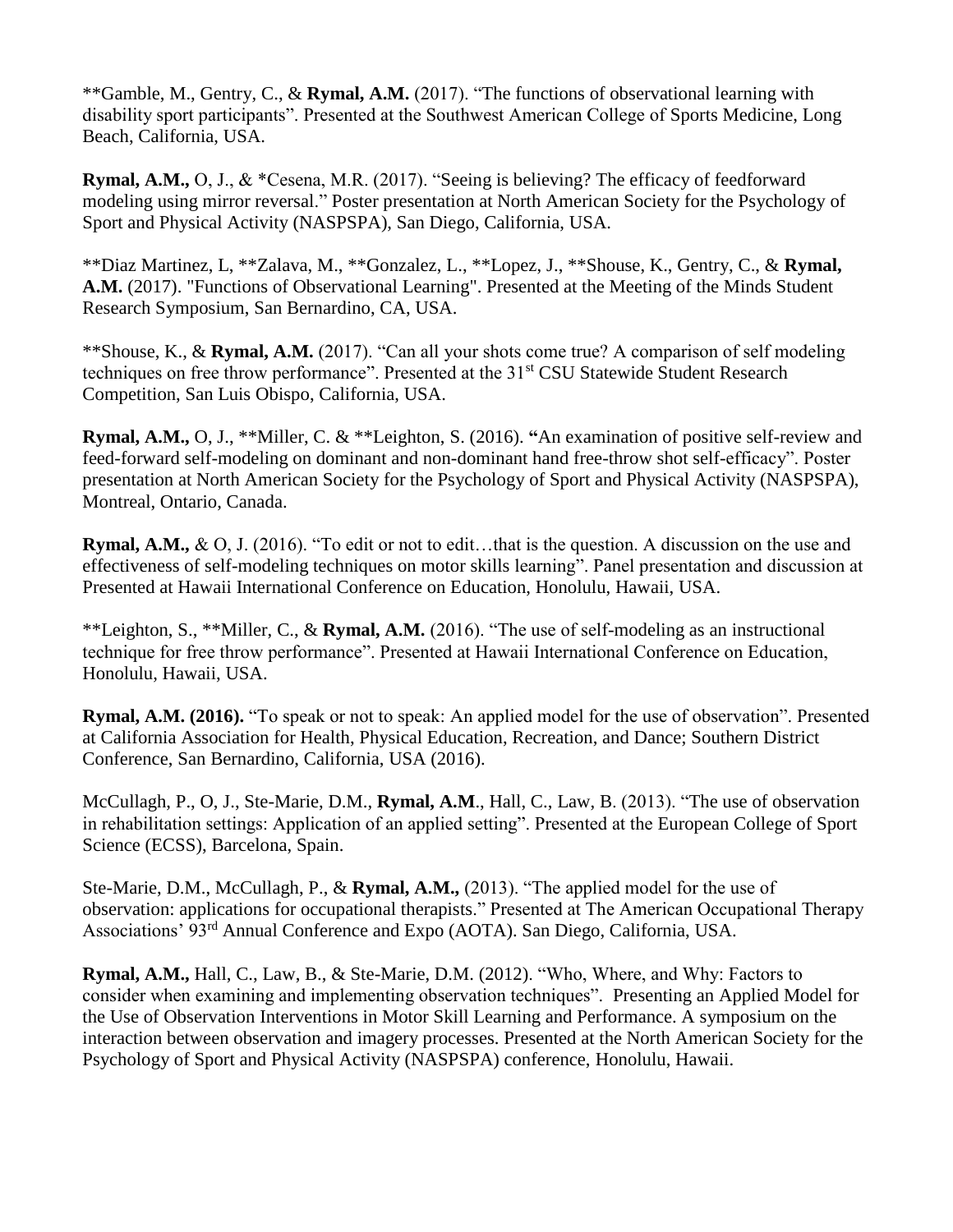**Rymal, A.M.,** O, J., McCullagh, P. (2012). "Effective use of guided observation in physical education". Presented at The California Association for Health, Physical Education, Recreation and Dance (CAHPERD) conference, Pasadena, California, USA.

**Rymal, A.M.**, & Ste-Marie, D.M. (2011). "Gymnasts' self-regulatory processes and beliefs in competition: Examining the impact of a feedforward self-modeling video". Presented at the Canadian Society for Psychomotor Learning and Sport Psychology (SCAPPS) conference, Winnipeg, Manitoba, Canada.

**Rymal, A.M.**, & Ste-Marie, D.M. (2011). "Feedforward self-modeling improves imagery ability and vividness". If a picture is worth a thousand words, then is combining observation with imagery worth a million? A symposium on the interaction between observation and imagery processes. Presented at the North American Society for the Psychology of Sport and Physical Activity (NASPSPA) conference, Burlinton, VT, USA.

**Rymal, A.M**., Billings, A., & Ste-Marie, D.M. (2010). "Investigating the combination of a self-modeling intervention with psychological skills training on gymnasts' competitive performance". Presented at the Canadian Society for Psychomotor Learning and Sport Psychology (SCAPPS) conference, Ottawa, Ontario, Canada.

**Rymal, A.M.,** Vertes, K., Martini, R., & Ste-Marie, D.M. (2009). "A self-modeling intervention with gymnasts: Determining the self-regulatory processes utilized". Presented at the International Society of Sport Psychology (ISSP) conference, Marrakesh, Morocco.

**Rymal, A.M.,** Vertes, K.A., Billings, A., & Ste-Marie, D.M. (2008) "Self-modeling as a performance enhancement tool for competitive gymnasts". Presented at the Canadian Society for Psychomotor Learning and Sport Psychology (SCAPPS) conference, Canmore, Alberta, Canada.

**Rymal, A.M**., Hancock, D.J., Ste-Marie, D.M. (2008). "How coaches learn through observation". Presented at the Petro-Canada Sport Leadership Sportif conference, Calgary, Alberta, Canada.

**Rymal, A.,** Hancock, D., & Ste-Marie, D.M. (2008) "Referees Uses of Observational Learning". Presented at the North American Society for the Psychology of Sport and Physical Activity (NASPSPA) conference. Niagara Falls, Ontario, Canada

**Rymal, A.,** Hancock, D., & Ste-Marie, D.M. (2008) "The functions of observational learning utilized by coaches". Presented at the Eastern Canadian Sport and Exercise Psychology Symposium (ECSEPS). Sudbury, Ontario, Canada.

**Rymal, A.,** & Ste-Marie, D.M. (2007) "The influence of a self-modeling intervention on self-regulatory processes: A Qualitative Analysis". Presented at the North American Society for the Psychology of Sport and Physical Activity (NASPSPA) conference. San Diego, California, USA.

**Rymal, A.,** & Ste-Marie, D.M. (2007) "Does imagery ability moderate the effectiveness of a selfmodeling video?" Presented at the Eastern Canadian Sport and Exercise Psychology Symposium ECSEPS, Kingston, Ontario, Canada.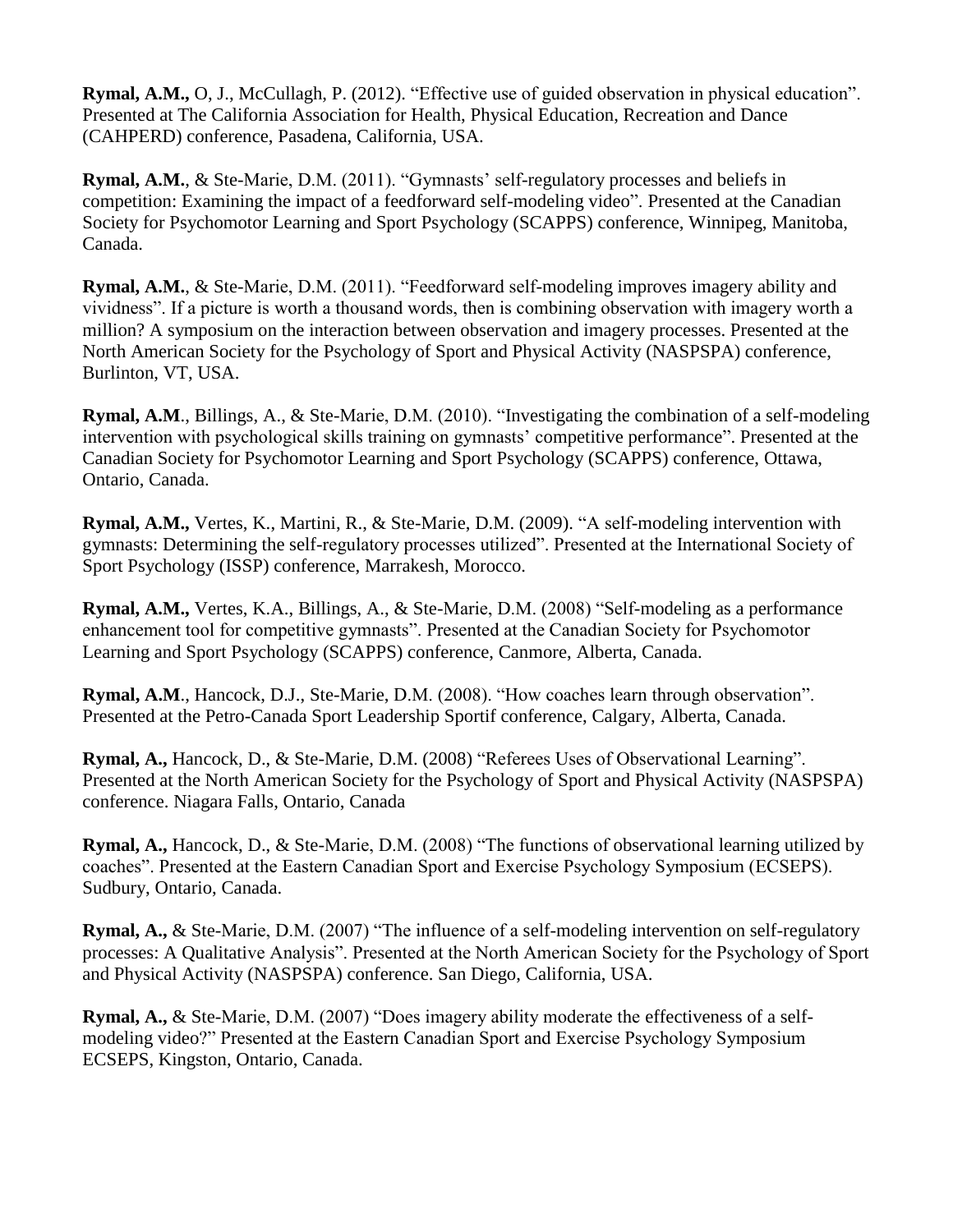**Rymal, A.,** & Ste-Marie, D.M. (2006) "Self-modeling and competitive diving performance" University of Ottawa. Presented at the Canadian Society for Psychomotor Learning and Sport Psychology (SCAPPS), Halifax, Nova Scotia, Canada

### **OTHER EXPERIENCE**

- 2019-current California Conference for Motor Behavior, Sport, and Exercise Psychology organization committee.
- 2015-current Reviewer for Journal of Motor Learning and Development, International Journal of Exercise Psychology, Journal of Motor Behavior, Journal of Imagery, Journal of Mixed Methods Research, PLOS One, Journal of Applied Sport Psychology, Research Quarterly for Exercise and Sport, and Oxford Research Encyclopedia of Psychology.
- 2018-current Faculty Advisor for Kinesiology Student Association.
- 2015-current Sport Psychology workshops/consulting for CSUSB Athletics and City Soccer Club Temecula.
- 2012-2013 Member of the Leadership, Engagement, Action, and Development (LEAD) organization at San Francisco State University. Faculty advisor for a student DJ group "iSpinS.F".
- 2010 Canadian Society for Psychomotor Learning and Sport Psychology (SCAPPS) student representative.
- 2005-present Certified in Risk Management, Respect in Sport, and First Aid and CPR.
- 2008-2010 Co-supervisor of undergraduate students at the University of Ottawa. Kelly Vertes, The self-regulatory processes of competitive gymnasts undergoing a feedforward self-modeling intervention. Andrea Billings, Effects of self-modeling and mental skills training on gymnasts' physical performance during competition. Samantha Carson, Feed-forward self-modeling and skill combination acquisition.
- 2008-2010 Self-regulation workshop for Motivate Canada's ACTIVATE National Youth Leadership Sportif Conference.
- 2008-2010 Sport Psychology workshops at the Ottawa Gymnastics Centre, Tumblers Gymnastics Center, and Sudbury Laurels Gymnastics Club (mental training activities).
- June 2008 Conflict Resolution Seminar.
- June 2007 Principals of Healthy Development Certification Course, Parks and Recreation Ontario.
- April 2006 Eastern Canadian Sport and Exercise Psychology Symposium committee member.

#### **PROFESSIONAL MEMBERSHIP**

2018-present Association for Applied Sport Psychology (AASP)

2005-present North American Society for the Psychology of Sport and Physical Activity (NASPSPA).